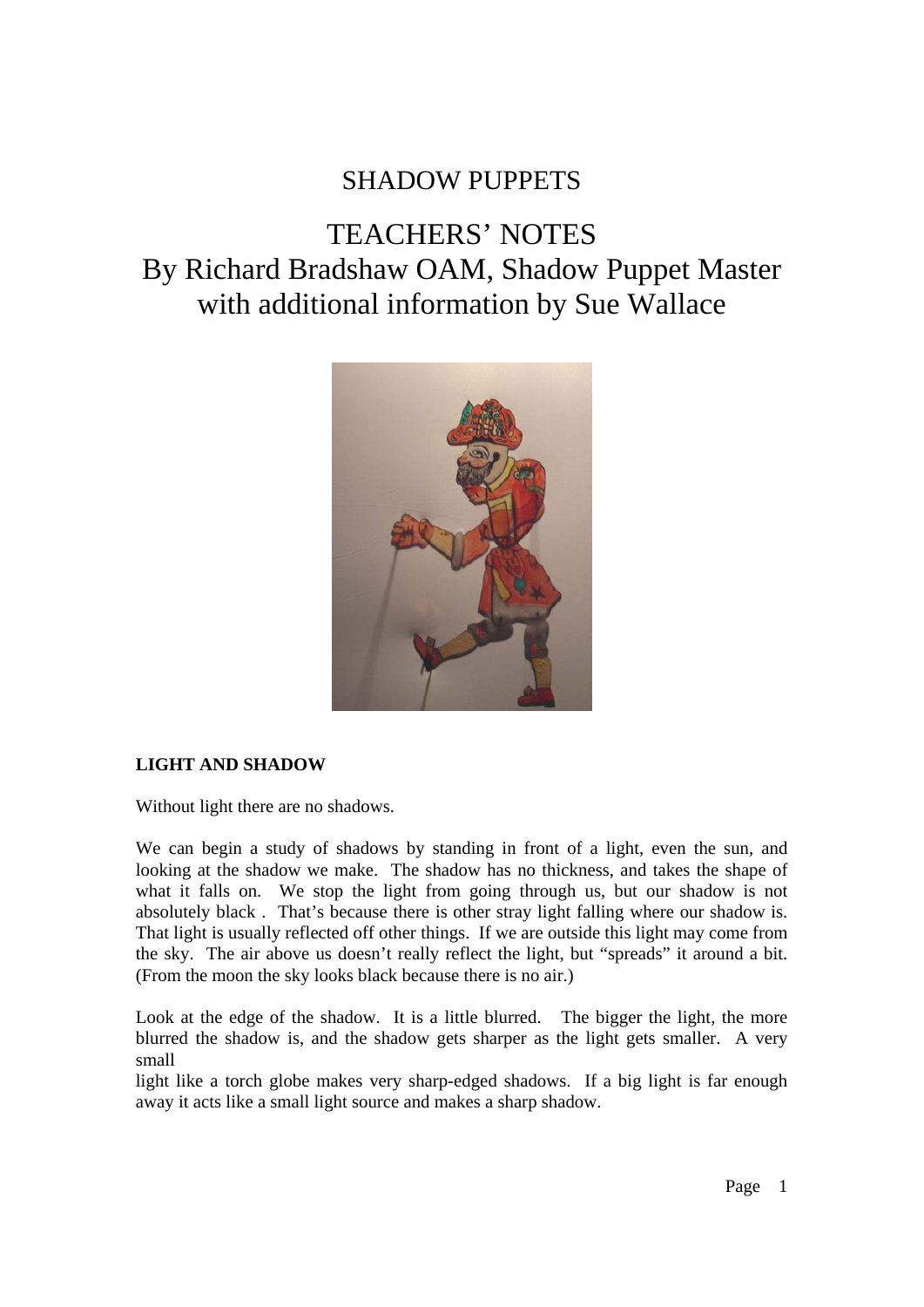Look at the shadow made by a piece of coloured cellophane. The cellophane lets some of the light straight through so the shadow is coloured.

Candles, car headlamps, clear light globes, the sun and the moon make good shadows, but frosted or pearl globes, fluorescent lights and lights with shades over them do not.

Nowadays most of us have seen ourselves in photos or on video, but before there were mirrors people didn't have much idea of what they looked like. They were lucky if they saw their reflections in a still pool of water and the only other idea of what they looked like might come from their shadow. Before photography rich people could have their portraits painted. A cheaper way was to have a "silhouette" made. This could be done by an artist, but it could also be done by sitting the person sideways near a wall and tracing around the shadow of his/her head made by a candle. (The word "silhouette" comes from the surname of a man who was the Finance Minister in France in over 200 years ago.)

**You could try making silhouettes of each other on paper, and instead of a candle you could use an overhead projector for the light.** 

If the shadow falls on something like a sheet hanging between the light and a person watching on the other side, that person will see the shadows through the screen.

**You could try hanging up a screen and then holding various things in different positions to see if people on the other side can guess what is making the shadow.**

**You could also try making shadow pictures on the wall using your hands. It is fairly easy to make a dog or a bird, but here are some other suggestions. They come from The Drawing Room Entertainer by C.H.Bullivant, first published in 1903.**

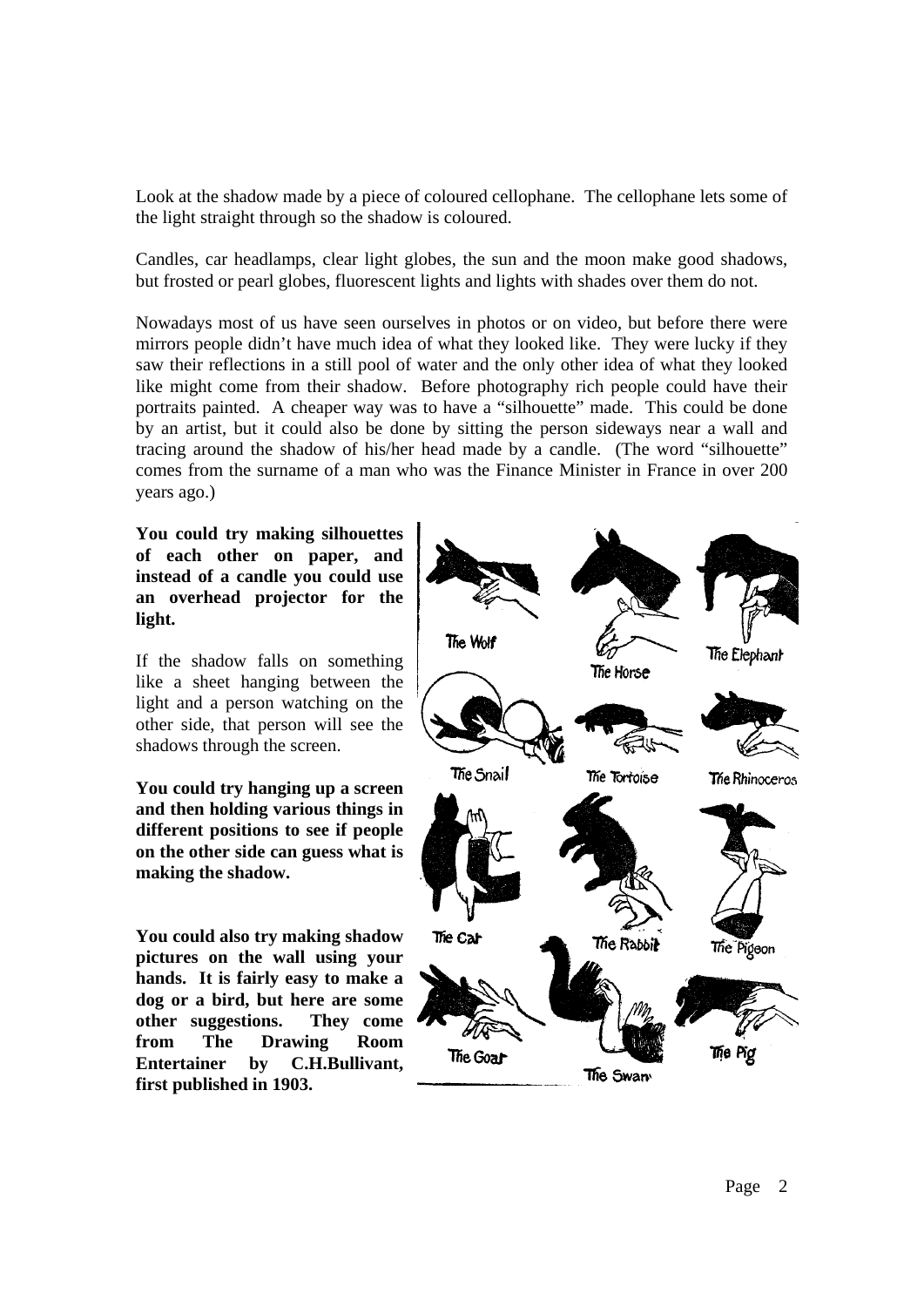#### **SHADOW THEATRE**

Shadow Theatre began in Asia. Written records go back a thousand years, but the art may be twice as old as that. It was the earliest way of putting a moving image on a screen and was a forerunner of cinema and television.

Traditional figures were usually cut from specially prepared leather. Some leathers, such as parchment, allow light through and when these were coloured with dyes instead of opaque paints it was possible to get coloured shadows. The screen was made of cloth and the light source was an oil lamp. The audience on the other side of the screen saw the shadows through it.

Shadow theatre began either in India or China; opinion is divided. From India it spread to Indonesia, Thailand and Malaysia, and the stories often came from the two great Hindu epic poems, the Ramayana and the Mahabharata. Shadow puppets from these countries are usually worked with rods from below. From China the idea of shadow puppetry spread to the Persia, Arabia ,Turkey, Greece and North Africa. Shadow puppets from these countries are usually worked with rods from behind.

In the second half of the eighteenth century [from about the time of Captain Cook's voyage to New Zealand and Australia] shadow puppets became popular in France, Italy, Germany and England, but here the shadows (silhouettes) were not coloured. (The French had learnt of shadow puppets through a book about China written by a Jesuit priest and still call shadow puppets "les ombres chinoises" which means "Chinese shadows.

## **PLAYING WITH SHADOWS**

It is not necessary to have a shadow puppet screen to begin with.

A desk lamp or even the sun can be a source of light and you can hold up different cardboard shapes to see their shadows on the ground or on a wall. Another way to see the shadows is to put the shapes on an overhead projector.

Colours can be added to the shadows using see-through plastics or cellophane. It is better to attach the cellophane with sticky tape rather than glue, because cellophane often shrinks and buckles after glue has wet it. Clear plastic sheeting can also be used and coloured with felt-tipped "marker" pens. To get a good strong black on the clear plastic you can use black "Contact" plastic, the kind that comes in rolls with a paper backing that must be peeled off to expose the sticky backing.

To avoid getting the shadow of your hand, a length of thin stick or wire can be taped on to the shape to make a handle.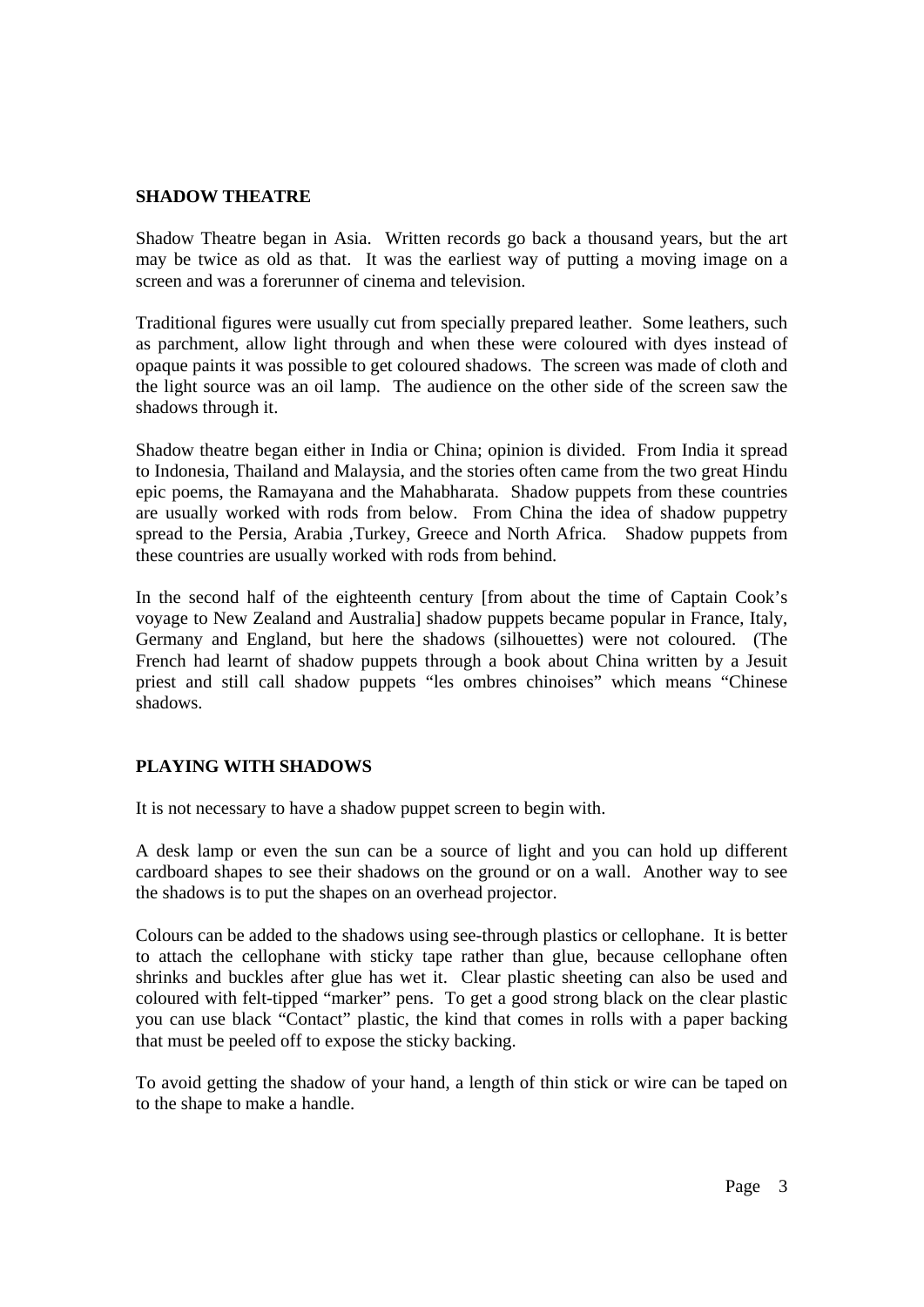If you bend the wire as shown in the picture, you can tape it on to the shape so that the rod will fold down flat for storing. Masking-tape is good for this. You can used thin coathanger wire or 2mm soft iron wire ("tiewire" or "baling wire" which is bought in coils at hardware stores) and it may be wise for an older person to prepare a number of rods before a shadow-making session. [You will need wire-cutters to cut the wire, and pliers to make the square hook.]

The masking-tape won't last forever so a stronger way of attaching the rod is to use a strip of cardboard glued on with contact



cement instead. [Be careful when using contact cement. Use in a well ventilated area and try not to get it on your fingers. Don't use too much. Spread the thinnest possible layer on both surfaces, wait for the glue to become touch dry, then press the surfaces together.]

If you want to add movement to the shadows try making the shadows in two pieces, a top part where the rod is attached, and a second part [e.g. legs] hanging from it. You will find that you will need to make the pieces overlap. You need to use a cardboard that can be cut easily with strong scissors, and to start with you can use an empty cereal box, or the back of a writing-pad.

The easiest way to join the parts is with thin wire, such as 24 gauge copper or steel wire. Make holes in both of the cardboard pieces with a drawing-pin, push a piece of wire (about 9cm) halfway through, and wind it into a flat coil on both sides. You could also use brass split fasteners, but they don't give such free movement, and they also tend to make the hole larger. Some books suggest string or thread knotted on each side, but this is a much fiddlier way of making the joints than using thin wire.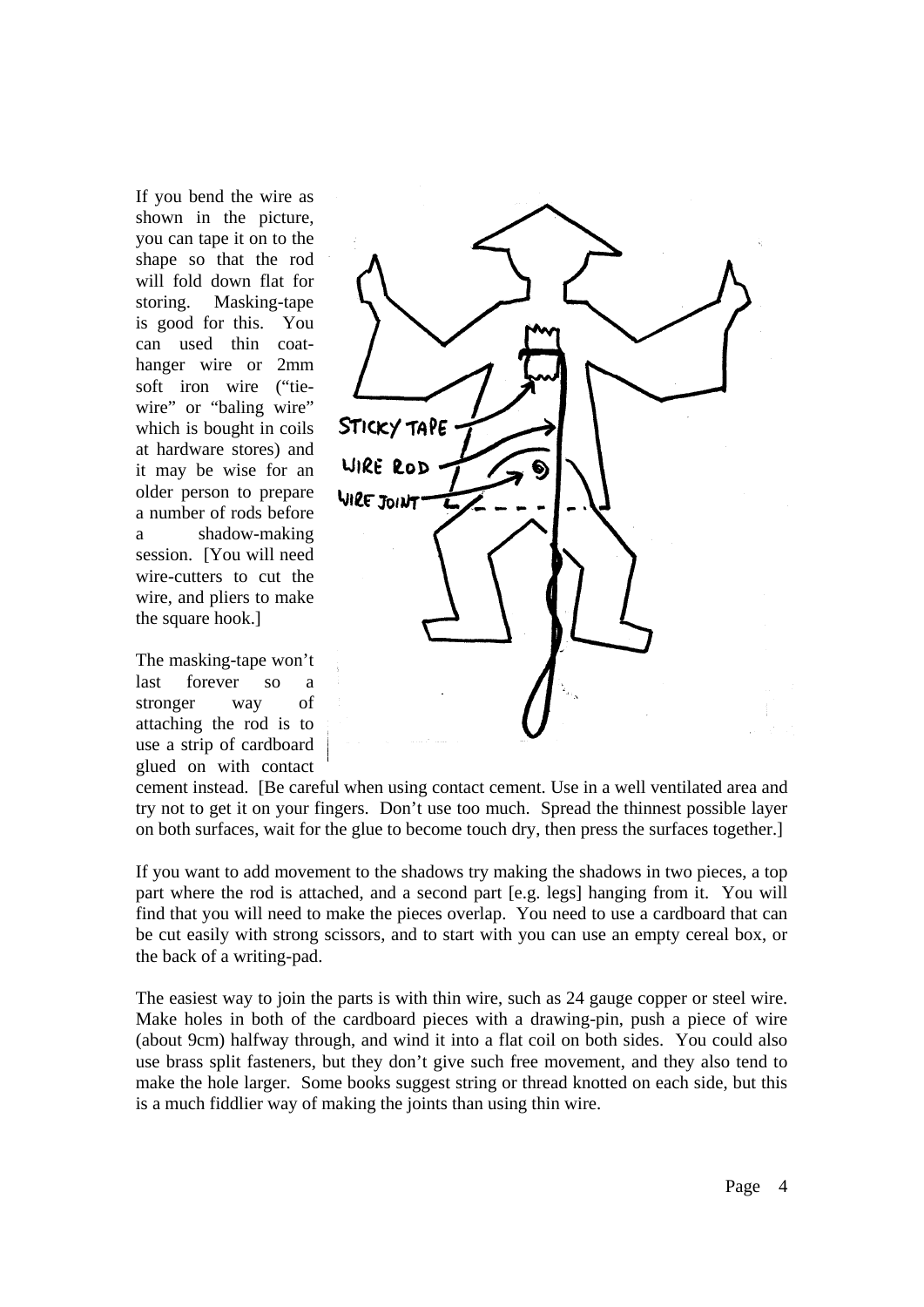Tape the square hook of the wire rod on to the top part and try moving the puppet by holding the rod by the other end.

[A neater way of making handles for the rods is to use a piece of wooden dowel instead of twisting the wire to make a handle. Cut a length of the dowel (e.g. 20cm of 1cm diameter dowel) with a saw and mark where the hole is to go in the centre of one end of the dowel with a sharp point, such as a drawing pin. The dowel needs to be clamped into a vice with the marked end held upward in the jaws, before a hole about 2cm deep and the diameter of the wire is drilled into it. A length of wire (e.g. 20cm) is then glued into the hole using a 5-minute epoxy glue such as Araldite. Mix the two parts thoroughly and use the glue sparingly. When the glue sets, make the square hook at the end of the wire with pliers.]

## **A PUPPET WITH TWO RODS**

You can get much more interesting movement from a puppet which is worked with two rods, one for each of your hands. Make the puppet in three pieces, with two wire joints.

The main problem here is allowing for overlapping of the pieces when they are cut out. It is useful to cut a shape out of paper or cardboard, and then to use this shape as a "template" for the three pieces. Before tracing around the shape, make holes in it with drawing-pins where you want the joints to be, then pin the "template" to the cardboard before tracing so that the holes are already located. Once you are used to the process you can sometimes cut two of the pieces out of the "template" after you have traced out the middle piece which has the two holes in it.

Your 3-piece figure has a middle piece with two holes for joints in it, and two outside pieces, each with only one hole. The rods are to be attached to these outside pieces, and it's usually best to attach the rods fairly near to the joints. When you hold one rod still with one hand, you should be able to rotate the other rod so that only the piece it is fixed to moves. If you move the rod instead of simply twisting it you can begin moving the middle part as well. If you now trying moving and twisting both rods together the figure will become quite animated.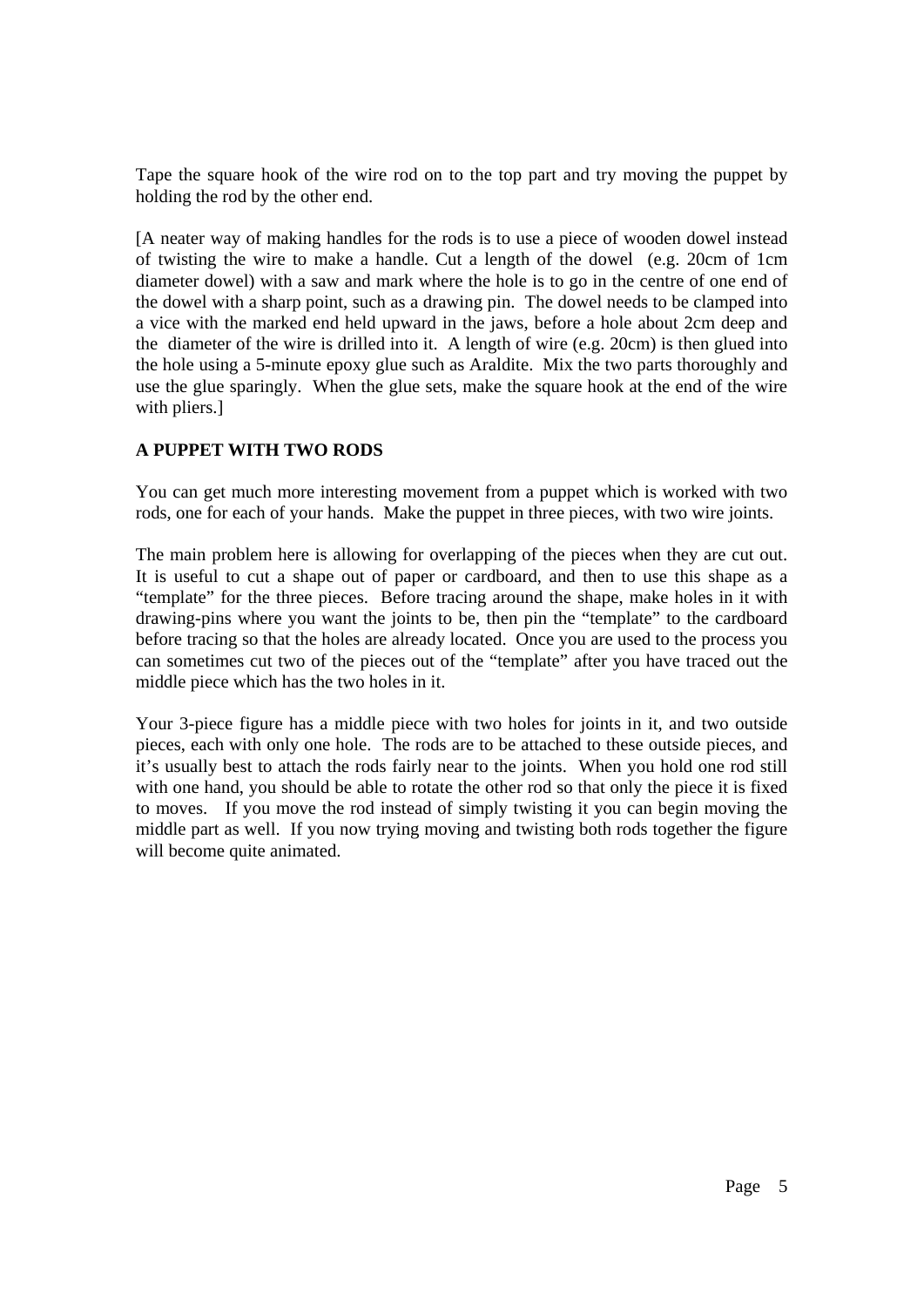

#### **A SHADOW SCREEN**

For class-work a piece of white cotton sheeting can be used, and a screen can sometimes be improvised by pinning the sheeting across a doorway or window, or stringing it between the legs of an upturned table.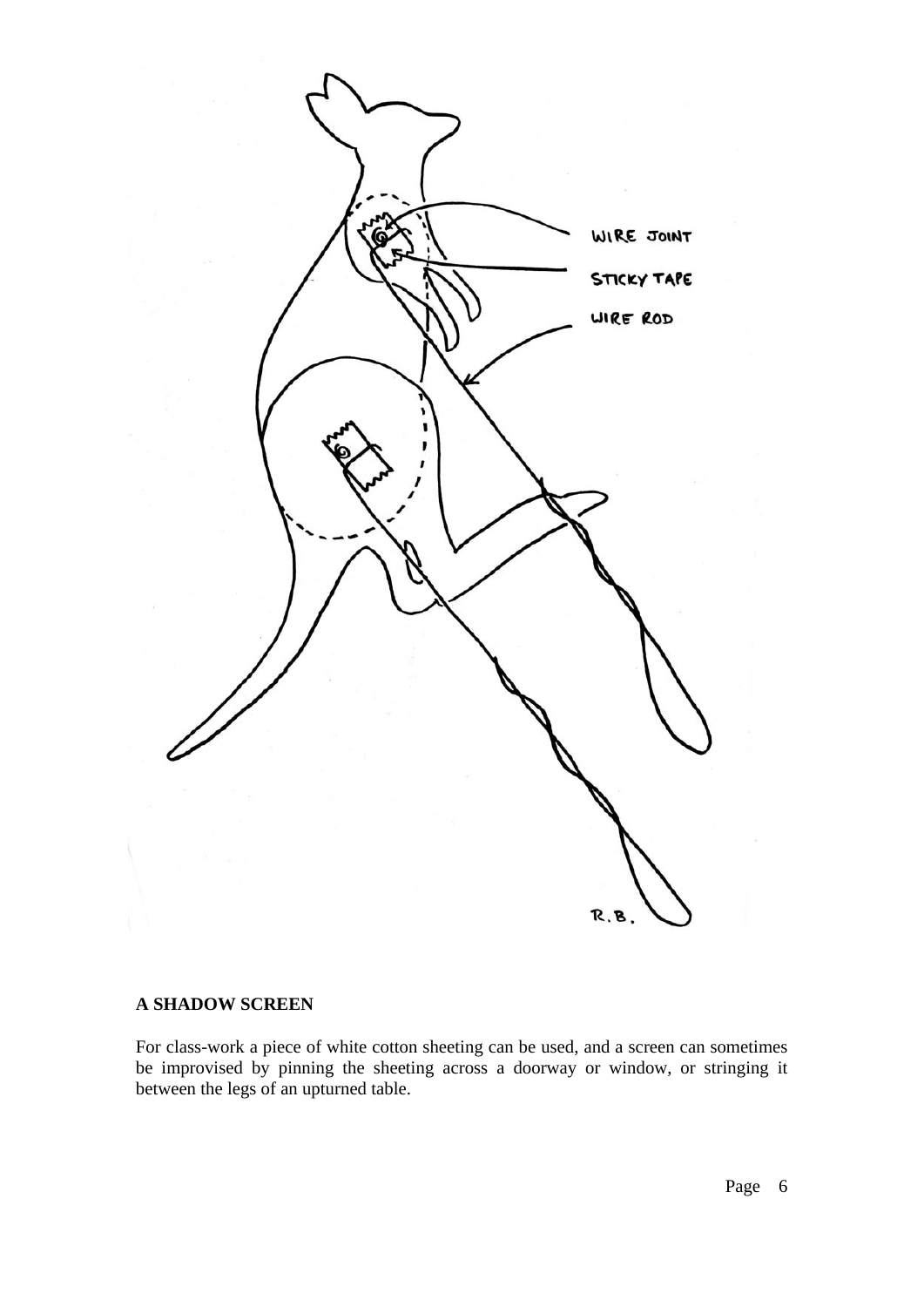A better screen can be made by stapling the sheeting to a wooden frame. You will need to find some way to keep the screen in position and one good way is to hinge on side pieces which fold out towards the audience. Such a screen can rest on top of a table.

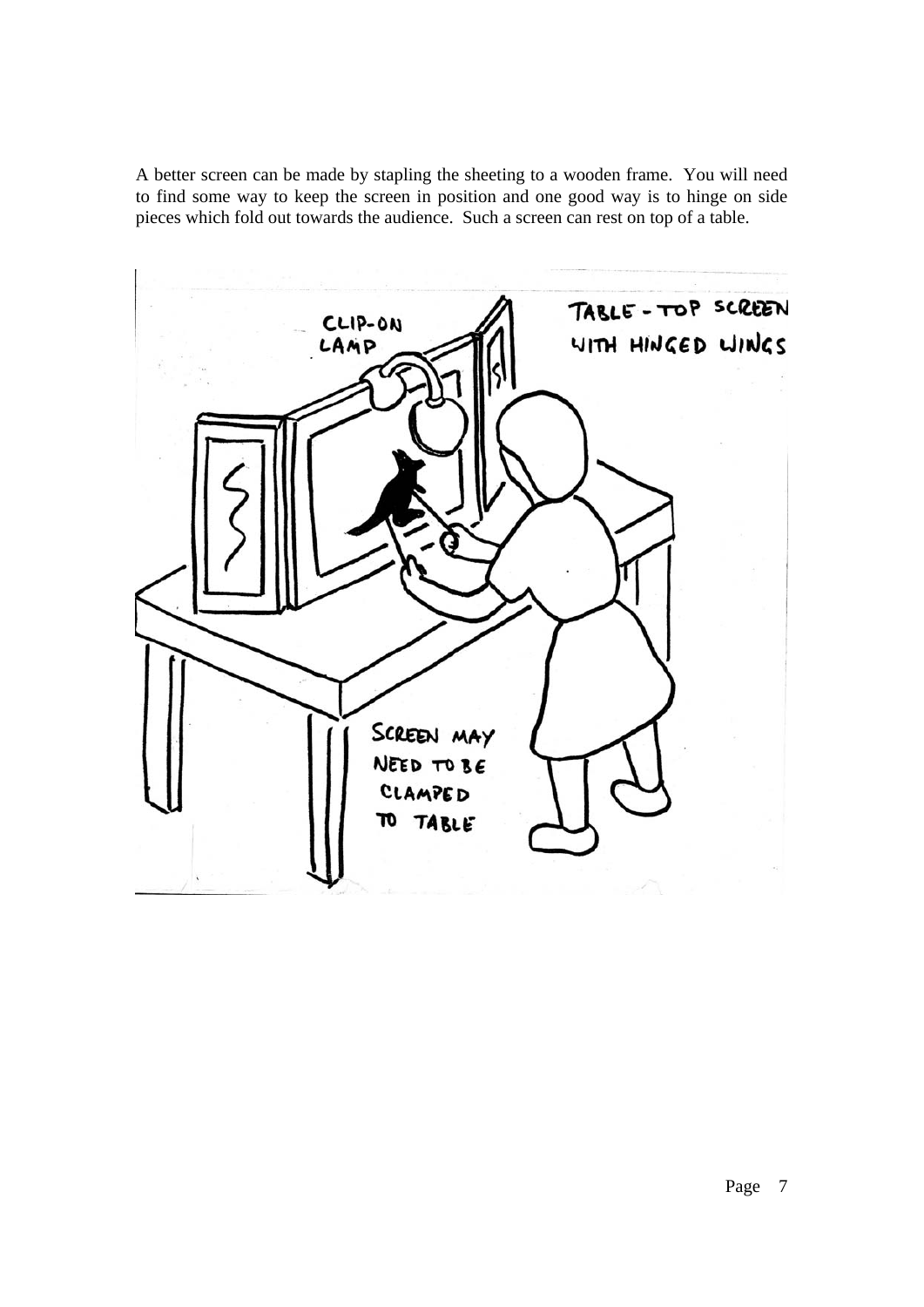While cotton sheeting is adequate, there are better materials, like a heavy white nylon or rayon. Look for these three properties in material for a screen, whether it be cloth, paper or plastic:

- 1. It should look white. (Not frosted like tracing paper.)
- 2. When held flat on printing you should be just able to read through it.
- 3. When it is held up towards a light source you should not be able to see the source itself.

The ends of the little wire joints sometimes catch on a cloth screen but a piece of clear sticky tape over the joint on the screen side avoids this. If you find that the noise the puppets make as they move on a stretched fabric screen is annoying, you could consider putting a layer of thin clear plastic across it.

[My own screen is actually in three layers, but I don't recommend it for schools because of the difficulty in getting the plastics. However, for the record, on the audience's side there is a sheet of clear plexiglass about 1.2mm thick. This is the kind of plexiglass sheeting that has one non-reflective surface, and it is this side which faces the audience so that stray light in the hall is not reflected. The plexiglass is screwed to the wooden frame on my side with flat-topped counter-sunk screws. Taped to the plexiglass around its edge is a slightly smaller screen of white styrene about 0.25mm thick. This is the actual shadow-screen, and it is thin so that the edges of the shadows are not blurred. However, because it is thin it needs the more rigid plexiglass in front to support it. Finally a thin clear plastic, in my case a transparent sheet of 0.25mm rigid PVC, is taped across my side of the white styrene because the styrene marks easily. My screen is roughly 1 metre wide and 3/4 metre high.]

You can also use large sheet of white paper or even brown paper for a screen.

## **THE LAMP**

An ordinary clear light globe will cast a sharp shadow when a puppet is held flat against the screen, but it will also cast sharp shadows of the rods. The best position for the light is usually about 40 cm behind the middle of the top of the screen, so that it is between the puppeteer and the screen. In this position the shadows of the puppeteer's hands are less likely to fall on the screen. The problem is that fixing the light here is not a simple matter.

The choice of light and where it is positioned will affect the quality and the look of the shadows. An easily available light which gives reduced rod shadows without altogether eliminating them is a halogen floodlight. These come already mounted with shades and reflectors, but you would need to devise some way of suspending the lamp behind the screen. A small 150-watt lamp would be bright enough for a small screen, but much brighter lamps are available. These lamps get very hot, so should suspended above children's head level.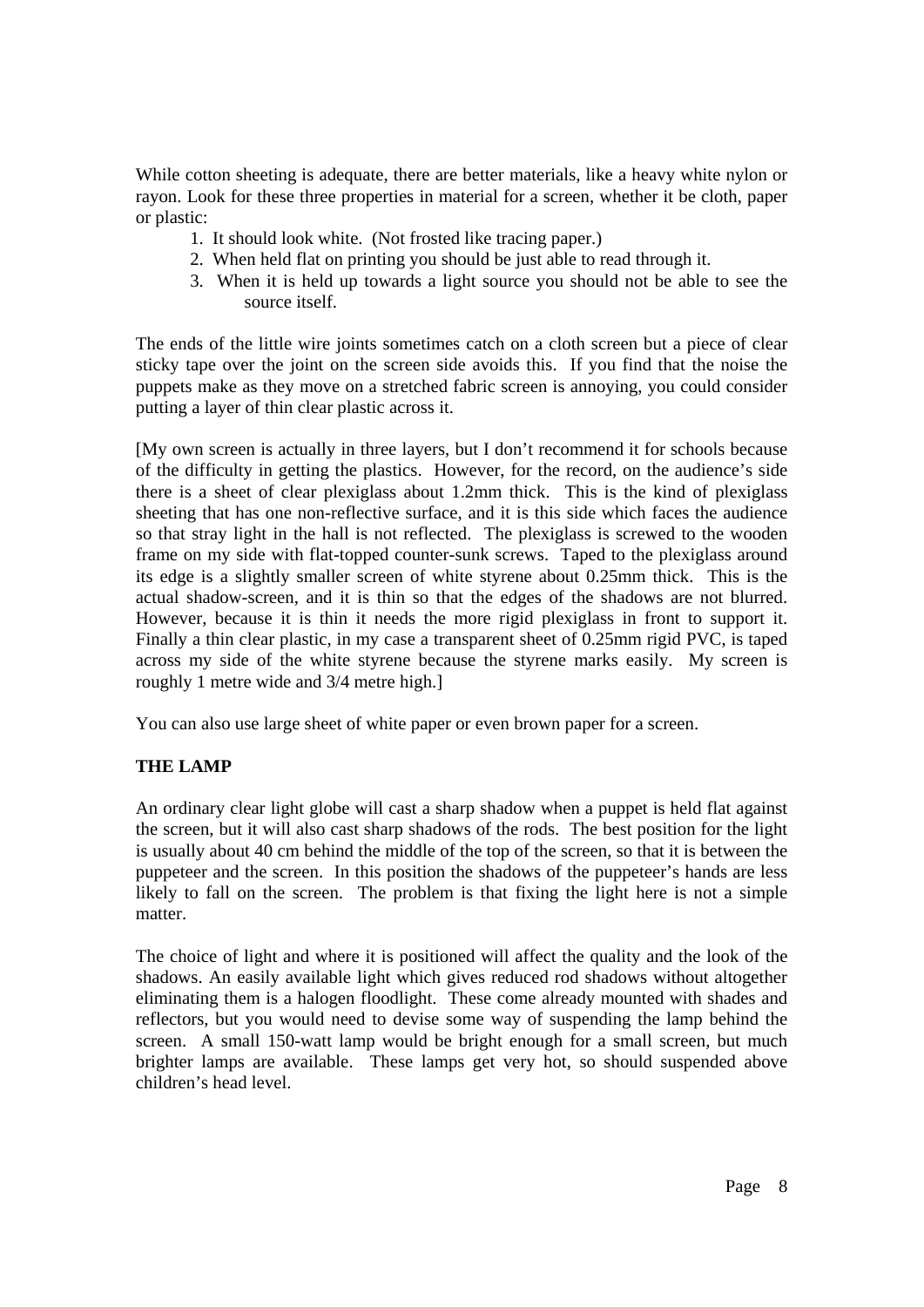For a very large screen a fluorescent tube can be used as the light source, but the disadvantage is that although the rod shadows will virtually disappear, so do parts of the puppet unless they are quite flat against the screen.

It is not always easy to fix the light in the optimal position and it may be simpler to hang the light high on a wall behind the screen. The rods will make shadows, but these will often fall downwards across the shadows of the puppets.

A reading lamp could also be set up on the table supporting the screen with the puppets worked over it, but the lamp would be a bit in the way. The shadows of the rods would now be cast upwards on the screen, as is usual in the Greek and Turkish shadow shows.

An overhead projector can also be used as a light source. The rod shadows will be quite distinct, but on the other hand scenery can be projected by putting transparencies on the projector platen. Torches can also produce very interesting effects. The torch needs to have a single bulb of chip in it. Don't use multi-bulb LEDs because these will cast multiple shadows.

## **USING SHADOW PUPPETS**

It is very easy to get frustrated with shadow puppets. They are limited in what they can do, and it is not easy for them to turn around or cross each other. At the same time the shadows often look very good, and are easier to make in a classroom than other kinds of puppets.

Because of these limitations it may be best to avoid long stories. Try short scenes, circus acts, simple fables or legends etc.

Remember that shadow puppets worked from behind don't have to stay on the ground. They are ideal for underwater scenes, or stories where things fly through air or space.

If you are really adventurous you could try using abstract shapes to illustrate music.

#### **OTHER ACTIVITIES**

Find out more about shadow puppets from books in the library or on-line sources. It is fairly easy to get information on the famous shadow puppets of Java and Bali in Indonesia, but other countries which have had shadow puppets are India, Thailand, Malaysia, Cambodia, China, Taiwan, Iran, Turkey, Greece, Egypt, Libya, Tunisia, Algeria, France, Germany, Switzerland, England.

#### **NOTES TO "SHELLSHOCK" BY SUE WALLACE**

The shadow puppetry in "Shellshock" is inspired by the traditional Turkish shadow theatre. It is thought that the popular shadow show featuring Karagöz and Hacivat originated in the  $14<sup>th</sup>$  century. Legend has it that the show was based on real people who were workman engaged in building a mosque or palace. Their frequent quarrels amused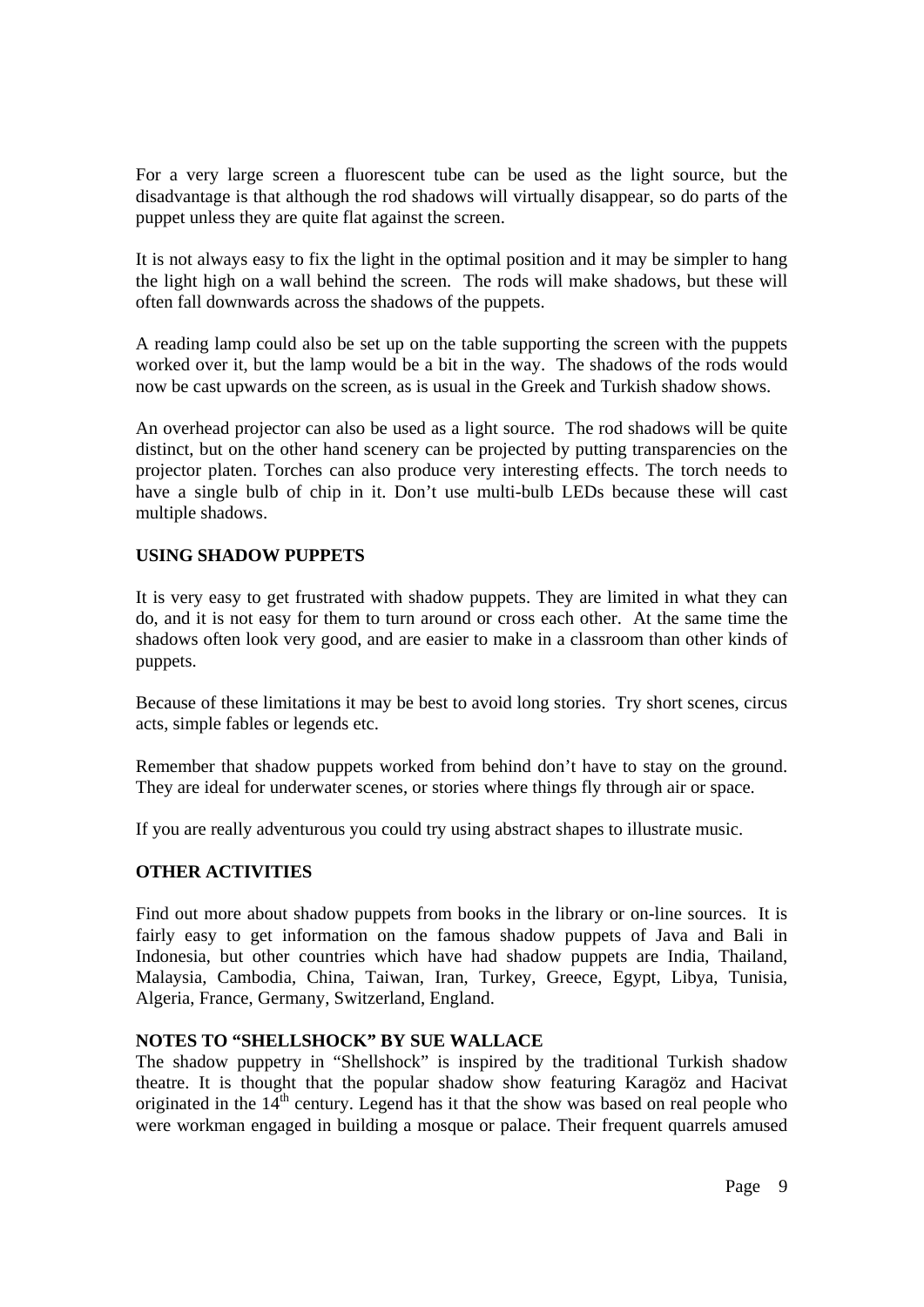the other workers and slowed down the building work. This caused the sultan to execute the quarrelsome duo. Later he was filled with remorse so a member of his court arranged to have leather, cut-out representations of Karagöz and Hacivat to be created and used in shadow plays. (Reference "Shadow Puppets and Shadow Play" by David Currell).

Traditionally the shadow puppets of Turkey are made from camel or cow hide which has been treated to make it translucent and coloured with Indian inks or natural dyes. Many of the puppets in "Shellshock" have been made from acrylic sheet approx 1.5mm thick and cut using a scroll saw. They have been coloured with glass paints or Vitrail. Other puppets have been made using cardboard which has been blackened.